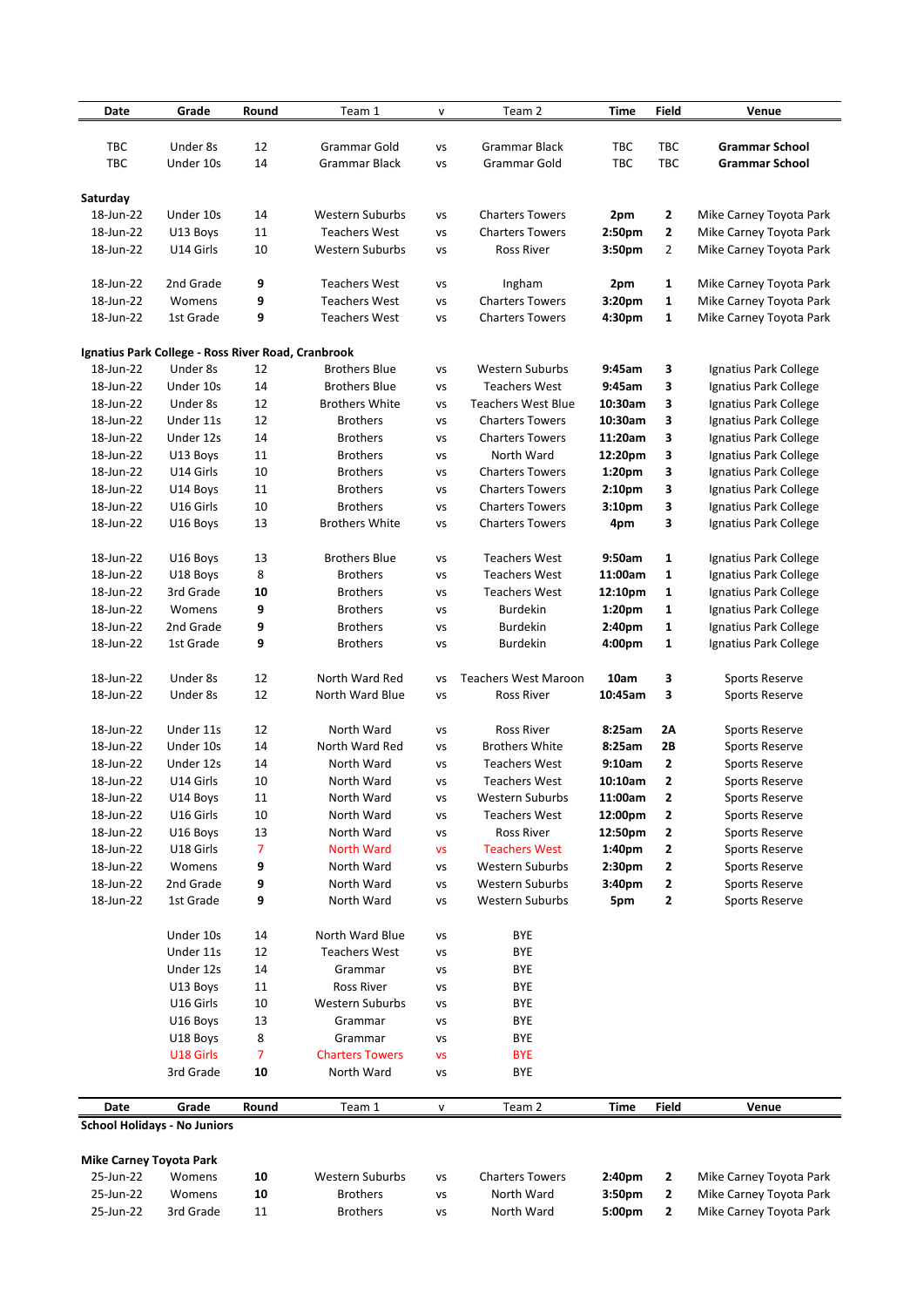|           |                                          |       | <b>QUEENSLAND COUNTRY CHAMPS - TOOWOOMBA 1st. 2nd. 3rd July</b> |              |                        |                    |              |                         |
|-----------|------------------------------------------|-------|-----------------------------------------------------------------|--------------|------------------------|--------------------|--------------|-------------------------|
| Date      | Grade                                    | Round | Team 1                                                          | $\mathsf{v}$ | Team 2                 | Time               | <b>Field</b> | Venue                   |
|           | 3rd Grade                                | 11    | <b>Teachers West</b>                                            | <b>VS</b>    | <b>BYE</b>             |                    |              |                         |
| 25-Jun-22 | 1st Grade                                | 10    | Teachers West                                                   | <b>VS</b>    | <b>Burdekin</b>        | 4pm                | 1            | Warrina Park            |
| 25-Jun-22 | 2nd Grade                                | 10    | <b>Teachers West</b>                                            | <b>VS</b>    | <b>Burdekin</b>        | 2:40 <sub>pm</sub> | 1            | Warrina Park            |
| 25-Jun-22 | Womens                                   | 10    | Teachers West                                                   | <b>VS</b>    | <b>Burdekin</b>        | 1:30 <sub>pm</sub> | 1            | Warrina Park            |
|           | Warrina Park, Hammett St, Currajong      |       |                                                                 |              |                        |                    |              |                         |
| 25-Jun-22 | 2nd Grade                                | 10    | Western Suburbs                                                 | VS           | Ingham                 | 1pm                | 1            | Ingham                  |
|           | Brothers Sports Club - Cooper St, Ingham |       |                                                                 |              |                        |                    |              |                         |
| 25-Jun-22 | 1st Grade                                | 10    | Western Suburbs                                                 | <b>VS</b>    | <b>Charters Towers</b> | 5:00 <sub>pm</sub> | 1            | Mike Carney Toyota Park |
| 25-Jun-22 | 1st Grade                                | 10    | <b>Brothers</b>                                                 | <b>VS</b>    | North Ward             | 3:30 <sub>pm</sub> | 1            | Mike Carney Toyota Park |
| 25-Jun-22 | 2nd Grade                                | 10    | <b>Brothers</b>                                                 | <b>VS</b>    | North Ward             | 2:10 <sub>pm</sub> | 1            | Mike Carney Toyota Park |

02-Jul-22 BYE

| Date                           | Grade                                              | Round     | Team 1                 | $\mathsf{v}$              | Team 2                 | Time               | <b>Field</b>            | Venue                          |
|--------------------------------|----------------------------------------------------|-----------|------------------------|---------------------------|------------------------|--------------------|-------------------------|--------------------------------|
|                                | <b>School Holidays - No Juniors</b>                |           |                        |                           |                        |                    |                         |                                |
| <b>Friday</b>                  |                                                    |           |                        |                           |                        |                    |                         |                                |
|                                | Ignatius Park College - Ross River Road, Cranbrook |           |                        |                           |                        |                    |                         |                                |
| 08-Jul-22                      | Womens                                             | 11        | <b>Brothers</b>        | vs                        | <b>Western Suburbs</b> | 6:30pm             | $\overline{2}$          | Ignatius Park                  |
| 08-Jul-22                      | 2nd Grade                                          | 11        | <b>Brothers</b>        | vs                        | <b>Western Suburbs</b> | 6:30pm             | 3                       | Ignatius Park                  |
| 08-Jul-22                      | 1st Grade                                          | 11        | <b>Brothers</b>        | <b>VS</b>                 | <b>Western Suburbs</b> | 7:50pm             | 3                       | Ignatius Park                  |
| Saturday                       |                                                    |           |                        |                           |                        |                    |                         |                                |
|                                | Warrina Park - Hammett St, Currajong               |           |                        |                           |                        |                    |                         |                                |
| 09-Jul-22                      | 3rd Grade                                          | 12        | <b>Teachers West</b>   | VS                        | North Ward             | 12:40pm            | 1                       | Warrina Park                   |
| 09-Jul-22                      | Womens                                             | 11        | <b>Teachers West</b>   | vs                        | North Ward             | 2pm                | 1                       | Warrina Park                   |
| 09-Jul-22                      | 2nd Grade                                          | 11        | <b>Teachers West</b>   | <b>VS</b>                 | North Ward             | 3:10 <sub>pm</sub> | $\mathbf{1}$            | Warrina Park                   |
| 09-Jul-22                      | 1st Grade                                          | 11        | <b>Teachers West</b>   | <b>VS</b>                 | North Ward             | 4:30pm             | 1                       | Warrina Park                   |
| Casalegno Field, Ayr           |                                                    |           |                        |                           |                        |                    |                         |                                |
| 09-Jul-22                      | 2nd Grade                                          | 11        | <b>Burdekin</b>        | vs                        | Ingham                 | 3:30 <sub>pm</sub> | 1                       | Casalegno Field, Ayr           |
| 09-Jul-22                      | Womens                                             | 11        | <b>Burdekin</b>        | <b>VS</b>                 | <b>Charters Towers</b> | 4:50pm             | $\mathbf{1}$            | Casalegno Field, Ayr           |
| 09-Jul-22                      | 1st Grade                                          | 11        | <b>Burdekin</b>        | <b>VS</b>                 | <b>Charters Towers</b> | 6pm                | $\mathbf{1}$            | Casalegno Field, Ayr           |
|                                | 3rd Grade                                          | 12        | <b>Brothers</b>        | vs                        | <b>BYE</b>             |                    |                         |                                |
| Date                           | Grade                                              | Round     | Team 1                 | v                         | Team 2                 | Time               | <b>Field</b>            | Venue                          |
| Friday                         |                                                    |           |                        |                           |                        |                    |                         |                                |
| <b>Mike Carney Toyota Park</b> |                                                    |           |                        |                           |                        |                    |                         |                                |
| 15-Jul-22                      | Under 8s                                           | 13        | <b>Grammar Black</b>   | vs                        | North Ward Red         | 5:15pm             | A1                      | Mike Carney Toyota Park        |
| 15-Jul-22                      | Under 10s                                          | 13        | North Ward Blue        | vs                        | <b>Brothers Blue</b>   | 5:15pm             | В                       | Mike Carney Toyota Park        |
| 15-Jul-22                      | Under 11s                                          | 14        | <b>Ross River</b>      | vs                        | <b>Brothers</b>        | 5:15 <sub>pm</sub> | C                       | Mike Carney Toyota Park        |
| 15-Jul-22                      | Under 10s                                          | 13        | <b>Brothers White</b>  | vs                        | <b>Grammar Black</b>   | 5:15pm             | D                       | Mike Carney Toyota Park        |
| 15-Jul-22                      | Under 8s                                           | 13        | <b>North Ward Red</b>  | vs                        | <b>Brothers White</b>  | 6pm                | A1                      | Mike Carney Toyota Park        |
| 15-Jul-22                      | 3rd Grade                                          | Semi Fina | 2nd Place              | $\underline{\mathsf{vs}}$ | 3rd Place              | 6:15pm             | $\overline{\mathbf{1}}$ | <b>Mike Carney Toyota Park</b> |
| 15-Jul-22                      | Under 12s                                          | 15        | North Ward             | <b>VS</b>                 | Grammar                | 5:15pm             | 2                       | Mike Carney Toyota Park        |
| 15-Jul-22                      | U13 Boys                                           | 12        | North Ward             | vs                        | Ross River             | 6:15 <sub>pm</sub> | $\mathbf{2}$            | Mike Carney Toyota Park        |
| 15-Jul-22                      | U16 Girls                                          | 12        | <b>Western Suburbs</b> | vs                        | <b>Teachers West</b>   | 7:15pm             | 2                       | Mike Carney Toyota Park        |
|                                |                                                    |           |                        |                           |                        |                    |                         |                                |

| Saturday  |                                |    |            |    |                 |     |  |                         |  |  |  |
|-----------|--------------------------------|----|------------|----|-----------------|-----|--|-------------------------|--|--|--|
|           | <b>Mike Carney Toyota Park</b> |    |            |    |                 |     |  |                         |  |  |  |
| 16-Jul-22 | U14 Boys                       | 13 | North Ward | VS | <b>Brothers</b> | 1pm |  | Mike Carney Toyota Park |  |  |  |
| 16-Jul-22 | U14 Girls                      | 13 | North Ward | VS | Charters Towers | 2pm |  | Mike Carney Toyota Park |  |  |  |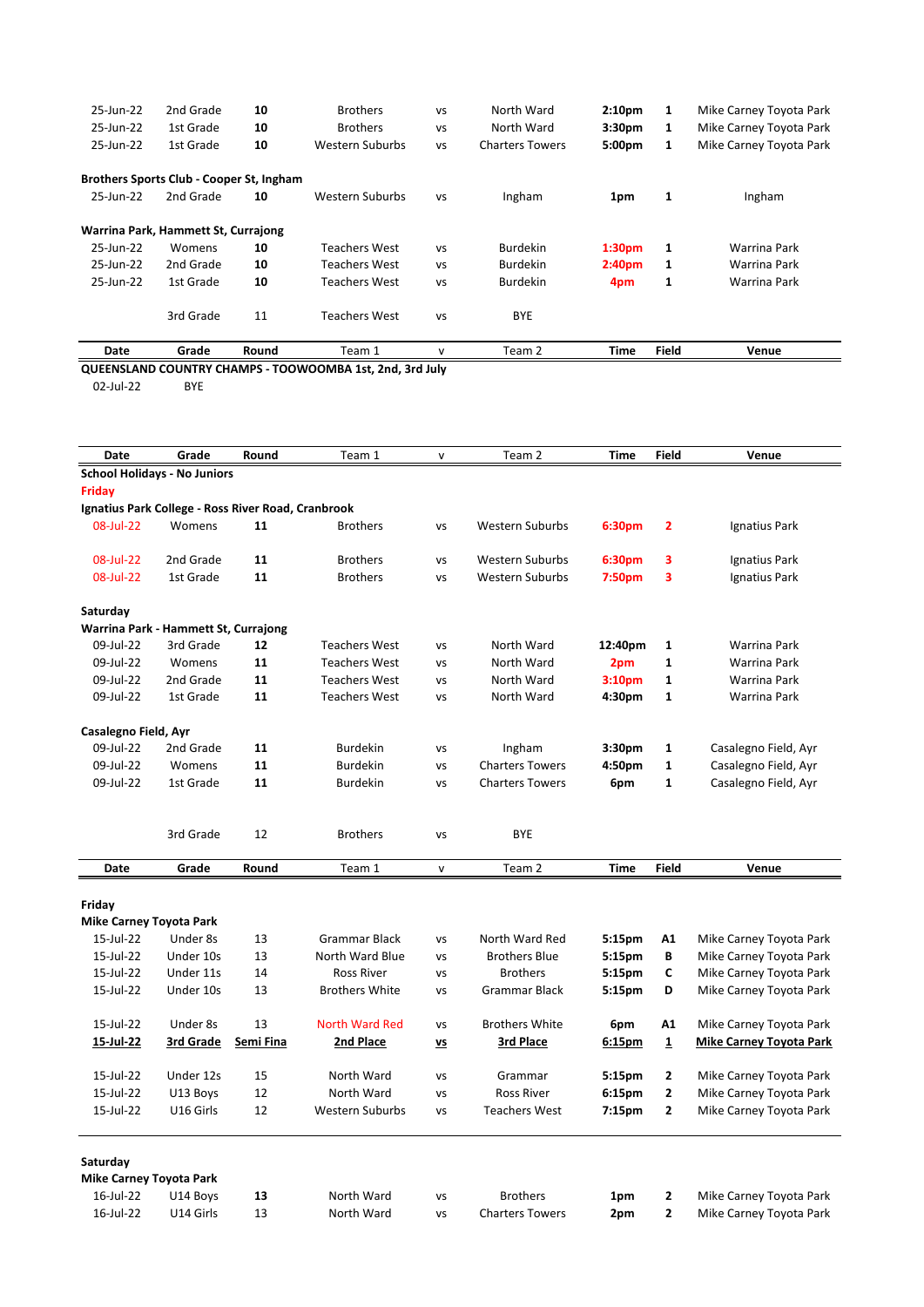| 16-Jul-22 | U16 Girls                                             | 12       | North Ward                  | vs                        | <b>Brothers</b>             | 3pm                | 2              | Mike Carney Toyota Park        |
|-----------|-------------------------------------------------------|----------|-----------------------------|---------------------------|-----------------------------|--------------------|----------------|--------------------------------|
| 16-Jul-22 | U16 Boys                                              | 8        | North Ward                  | vs                        | <b>Brothers White</b>       | 1pm                | 1              | Mike Carney Toyota Park        |
| 16-Jul-22 | U16 Boys                                              | 8        | <b>Ross River</b>           | vs                        | <b>Brothers Blue</b>        | 2:10pm             | 1              | Mike Carney Toyota Park        |
| 16-Jul-22 | Womens                                                | 12       | North Ward                  | vs                        | <b>Charters Towers</b>      | 3:20pm             | 1              | Mike Carney Toyota Park        |
| 16-Jul-22 | 1st Grade                                             | 12       | North Ward                  | VS                        | <b>Charters Towers</b>      | 4:30pm             | 1              | Mike Carney Toyota Park        |
|           |                                                       |          |                             |                           |                             |                    |                |                                |
|           | Joe Baker Field, James Cook University                |          |                             |                           |                             |                    |                |                                |
| 16-Jul-22 | Under 8s                                              | 13       | Western Suburbs             | VS                        | Grammar Gold                | 12:10pm            | 1A             | JCU                            |
| 16-Jul-22 | Under 10s                                             | 13       | Western Suburbs             | vs                        | Grammar Gold                | 12:10pm            | 1B             | JCU                            |
| 16-Jul-22 | U14 Girls                                             | 13       | Western Suburbs             | vs                        | <b>Brothers</b>             | 1:00pm             | 1              | JCU                            |
| 16-Jul-22 | 2nd Grade                                             | 12       | Western Suburbs             | VS                        | Burdekin                    | 1:50pm             | 1              | JCU                            |
| 16-Jul-22 | Womens                                                | 12       | Western Suburbs             | vs                        | Burdekin                    | 3:10pm             | 1              | JCU                            |
| 16-Jul-22 | 1st Grade                                             | 12       | Western Suburbs             | vs                        | Burdekin                    | 4:30pm             | 1              | JCU                            |
|           |                                                       |          |                             |                           |                             |                    |                |                                |
| 16-Jul-22 | Brothers Sports Club - Cooper St, Ingham<br>2nd Grade | 12       | Ingham                      | vs                        | North Ward                  | 12:30pm            | 1              | Ingham                         |
|           |                                                       |          |                             |                           |                             |                    |                |                                |
|           | Warrina Park - Hammett St, Currajong                  |          |                             |                           |                             |                    |                |                                |
| 16-Jul-22 | U16 Boys                                              | 8        | <b>Teachers West</b>        | VS                        | Grammar                     | 1pm                | 2              | Warrina Park                   |
| 16-Jul-22 | U18 Boys                                              | 9        | <b>Teachers West</b>        | VS                        | Grammar                     | 2:10 <sub>pm</sub> | 2              | Warrina Park                   |
| 16-Jul-22 | Under 12s                                             | 15       | <b>Teachers West</b>        | vs                        | <b>Brothers</b>             | 3:20pm             | 2              | Warrina Park                   |
| 16-Jul-22 | U13 Boys                                              | 12       | <b>Teachers West</b>        | VS                        | <b>Brothers</b>             | 4:20pm             | 2              | Warrina Park                   |
| 16-Jul-22 | Under 8s                                              | 13       | <b>Teachers West Blue</b>   | VS                        | North Ward Blue             | 11am               | 1A             | Warrina Park                   |
| 16-Jul-22 | Under 10s                                             | 13       | <b>Teachers West</b>        | vs                        | North Ward Red              | 11am               | 1B             | Warrina Park                   |
| 16-Jul-22 | Under 8s                                              | 13       | <b>Teachers West Maroon</b> |                           | <b>Brothers Blue</b>        | 11:50am            | 1A             | Warrina Park                   |
|           |                                                       |          |                             | vs                        |                             |                    |                |                                |
| 16-Jul-22 | Under 11s                                             | 14       | <b>Teachers West</b>        | vs                        | North Ward                  | 11:50am            | 1B             | Warrina Park                   |
| 16-Jul-22 | U14 Girls                                             | 13       | <b>Teachers West</b>        | VS                        | Ross River                  | 12:40pm            | 1              | Warrina Park                   |
| 16-Jul-22 | Womens                                                | 12       | <b>Teachers West</b>        | vs                        | <b>Brothers</b>             | 1:30 <sub>pm</sub> | 1              | Warrina Park                   |
| 16-Jul-22 | 2nd Grade                                             | 12       | <b>Teachers West</b>        | vs                        | <b>Brothers</b>             | 2:40pm             | 1              | Warrina Park                   |
| 16-Jul-22 | 1st Grade                                             | 12       | <b>Teachers West</b>        | VS                        | <b>Brothers</b>             | 4pm                | 1              | Warrina Park                   |
|           |                                                       |          |                             |                           |                             |                    |                |                                |
|           | Under 10s                                             | 13       | <b>Charters Towers</b>      | vs                        | BYE                         |                    |                |                                |
|           | Under 11s                                             | 14       | <b>Charters Towers</b>      | vs                        | <b>BYE</b>                  |                    |                |                                |
|           | Under 12s                                             | 15       | <b>Charters Towers</b>      | VS                        | <b>BYE</b>                  |                    |                |                                |
|           | U13 Boys                                              | 12       | <b>Charters Towers</b>      | vs                        | <b>BYE</b>                  |                    |                |                                |
|           | U16 Girls                                             | 12       | <b>Charters Towers</b>      | vs                        | <b>BYE</b>                  |                    |                |                                |
|           | U16 Boys                                              | 8        | <b>Charters Towers</b>      | VS                        | <b>BYE</b>                  |                    |                |                                |
|           |                                                       | q        |                             |                           | <b>BYE</b>                  |                    |                |                                |
|           | U18 Boys                                              |          | Brothers                    | <b>VS</b>                 |                             |                    |                |                                |
| Date      | Grade                                                 | Round    | Team 1                      | $\mathsf{v}$              | Team 2                      | Time               | <b>Field</b>   | Venue                          |
|           |                                                       |          |                             |                           |                             |                    |                |                                |
| Friday    |                                                       |          |                             |                           |                             |                    |                |                                |
| 22-Jul-22 | Under 8s                                              | 14       | North Ward Red              | vs                        | <b>Teachers West Maroon</b> | 5:15pm             | A1             | Mike Carney Toyota Park        |
| 22-Jul-22 | Under 8s                                              | 14       | North Ward Blue             | vs                        | Grammar Black               | 5:15pm             | A2             | Mike Carney Toyota Park        |
| 22-Jul-22 | Under 8s                                              | 14       | <b>Brothers Blue</b>        | vs                        | Western Suburbs             | 5:15pm             | <b>B1</b>      | Mike Carney Toyota Park        |
| 22-Jul-22 | Under 10s                                             | 12       | <b>Grammar Black</b>        | vs                        | North Ward Red              | 5:15pm             | C              | Mike Carney Toyota Park        |
| 22-Jul-22 | Under 8s                                              | 14       | <b>Brothers White</b>       | VS                        | <b>North Ward Blue</b>      | 6:00pm             | A1             | Mike Carney Toyota Park        |
| 22-Jul-22 | Under 8s                                              | 14       | Grammar Gold                | VS                        | <b>Teachers West Blue</b>   | 6:00pm             | A <sub>2</sub> | Mike Carney Toyota Park        |
|           |                                                       |          |                             |                           |                             |                    |                |                                |
| 22-Jul-22 | Under 10s                                             | 12<br>12 | Western Suburbs             | VS                        | <b>Brothers White</b>       | 6:00pm             | В              | Mike Carney Toyota Park        |
| 22-Jul-22 | Under 10s                                             |          | North Ward Blue             | VS                        | Teachers West               | 6:00pm             | C              | Mike Carney Toyota Park        |
| 22-Jul-22 | <u>3rd Grade G-FINAL</u>                              |          | $\mathbf{1}$                | $\underline{\mathsf{vs}}$ | <u>Winner of SF</u>         | <u>7:00pm</u>      | $\mathbf{1}$   | <b>Mike Carney Toyota Park</b> |
| 22-Jul-22 | Under 12s                                             | 12       | North Ward                  |                           | <b>Brothers</b>             | 5:15pm             | 2              | Mike Carney Toyota Park        |
| 22-Jul-22 | U14 Girls                                             | 12       | North Ward                  |                           | <b>Brothers</b>             | 6:15pm             | 2              | Mike Carney Toyota Park        |
| 22-Jul-22 | U14 Boys                                              | 12       | Western Suburbs             |                           | <b>Brothers</b>             | 7:15pm             | 2              | Mike Carney Toyota Park        |
|           |                                                       |          |                             |                           |                             |                    |                |                                |
| Saturday  |                                                       |          |                             |                           |                             |                    |                |                                |
|           | <b>Mike Carney Toyota Park</b>                        |          |                             |                           |                             |                    |                |                                |
| 23-Jul-22 | U13 Boys                                              | 13       | <b>Ross River</b>           | vs                        | <b>Teachers West</b>        | 1:00pm             | 2              | Mike Carney Toyota Park        |
|           |                                                       |          |                             |                           |                             |                    |                |                                |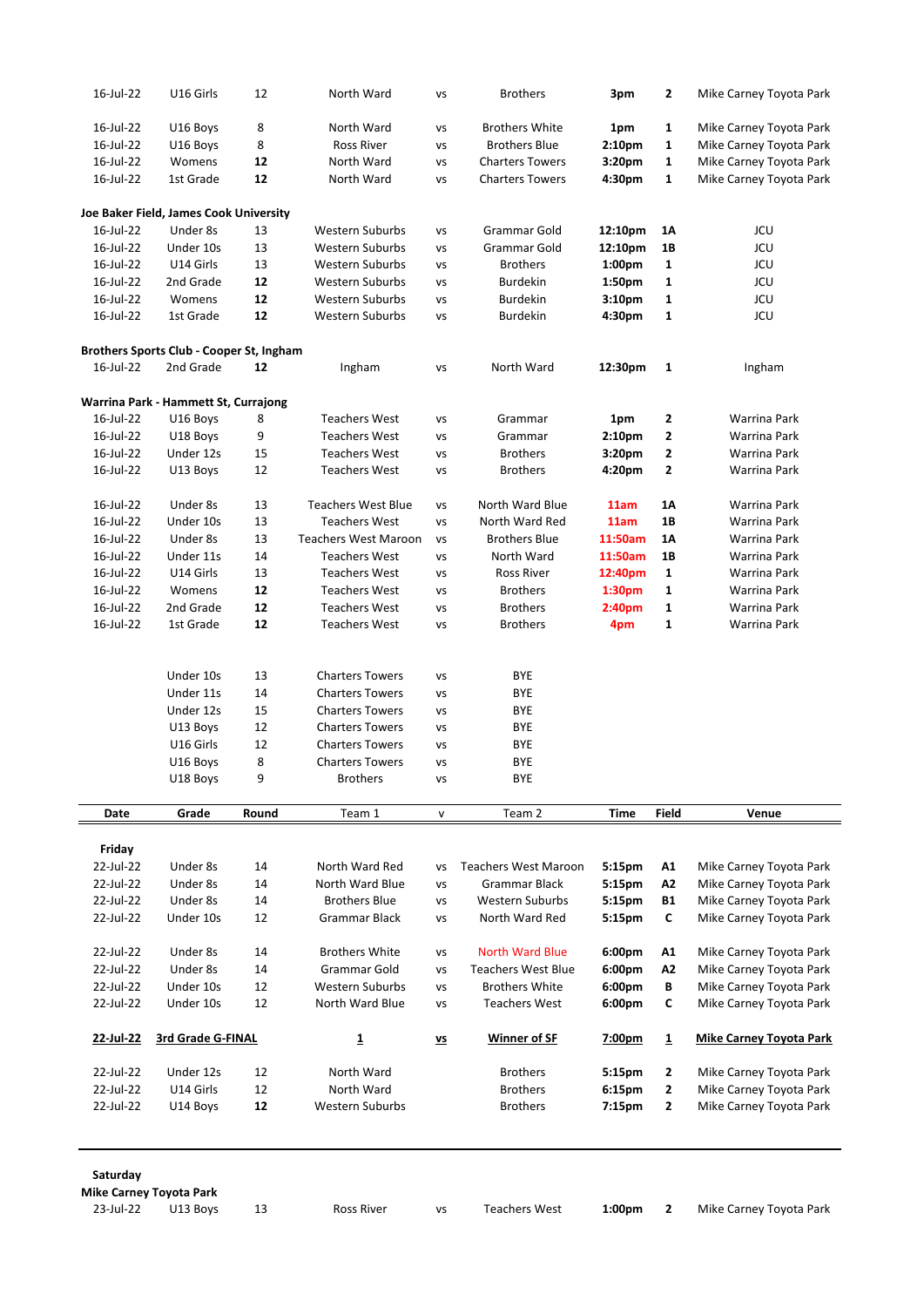| 23-Jul-22              | U16 Girls                         | 13       | Western Suburbs                           | VS | <b>Brothers</b>                                  | 2:00pm                       | 2              | Mike Carney Toyota Park                            |
|------------------------|-----------------------------------|----------|-------------------------------------------|----|--------------------------------------------------|------------------------------|----------------|----------------------------------------------------|
| 23-Jul-22              | U16 Boys                          | 12       | Grammar                                   | VS | North Ward                                       | 3:00pm                       | 2              | Mike Carney Toyota Park                            |
| 23-Jul-22              | U18 Boys                          | 10       | Grammar                                   | vs | <b>Brothers</b>                                  | 4:10pm                       | 2              | Mike Carney Toyota Park                            |
|                        |                                   |          |                                           |    |                                                  |                              |                |                                                    |
| 23-Jul-22              | U14 Girls                         | 12       | <b>Western Suburbs</b>                    |    | <b>Teachers West</b>                             | 1:00pm                       | 1              | Mike Carney Toyota Park                            |
| 23-Jul-22              | Womens                            | 13       |                                           |    | Western Suburbs                                  |                              | 1              |                                                    |
|                        |                                   |          | <b>Teachers West</b>                      | vs |                                                  | 2:00pm                       |                | Mike Carney Toyota Park                            |
| 23-Jul-22              | 2nd Grade                         | 13       | <b>Teachers West</b>                      | vs | Western Suburbs                                  | 3:10pm                       | 1              | Mike Carney Toyota Park                            |
| 23-Jul-22              | 1st Grade                         | 13       | <b>Teachers West</b>                      | vs | Western Suburbs                                  | 4:30pm                       | 1              | Mike Carney Toyota Park                            |
| Casalegno Field, Ayr   |                                   |          |                                           |    |                                                  |                              |                |                                                    |
| 23-Jul-22              | Under 11s                         | 13       | Ross River                                | vs | <b>Teachers West</b>                             | 1:30pm                       | 1              | Casalegno Field                                    |
| 23-Jul-22              | U16 Boys                          | 12       | Ross River                                | VS | <b>Teachers West</b>                             | 2:20pm                       | 1              | Casalegno Field                                    |
| 23-Jul-22              | 2nd Grade                         | 13       | <b>Burdekin</b>                           | vs | North Ward                                       | 3:30pm                       | 1              | Casalegno Field                                    |
| 23-Jul-22              | Womens                            | 13       | Burdekin                                  | vs | North Ward                                       | 4:50pm                       | 1              | Casalegno Field                                    |
| 23-Jul-22              | 1st Grade                         | 13       | Burdekin                                  | vs | North Ward                                       | 6:00pm                       | 1              | Casalegno Field                                    |
|                        |                                   |          |                                           |    |                                                  |                              |                |                                                    |
|                        | Dave Thomas Oval, Charters Towers |          |                                           |    |                                                  |                              |                |                                                    |
| 23-Jul-22              | Under 10s                         | 12       | <b>Charters Towers</b>                    | vs | <b>Brothers Blue</b>                             | 11:00am                      | 2              | <b>Charters Towers</b>                             |
| 23-Jul-22              | Under 11s                         | 13       | <b>Charters Towers</b>                    | vs | North Ward                                       | 11:45am                      | $\mathbf 2$    | <b>Charters Towers</b>                             |
| 23-Jul-22              | Under 12s                         | 12       | <b>Charters Towers</b>                    | vs | Grammar                                          | 8:40am                       | 1              | <b>Charters Towers</b>                             |
| 23-Jul-22              | U13 Boys                          | 13       | <b>Charters Towers</b>                    | vs | <b>Brothers</b>                                  | 9:40am                       | 1              | <b>Charters Towers</b>                             |
| 23-Jul-22              | U14 Girls                         | 12       | <b>Charters Towers</b>                    |    | Ross River                                       | 10:40am                      | 1              | <b>Charters Towers</b>                             |
|                        |                                   |          |                                           | vs |                                                  |                              |                | <b>Charters Towers</b>                             |
| 23-Jul-22              | U14 Boys                          | 12       | <b>Charters Towers</b>                    | vs | North Ward                                       | 11:30am                      | 1              |                                                    |
| 23-Jul-22              | U16 Girls                         | 13       | <b>Charters Towers</b>                    | vs | North Ward                                       | 12:30pm                      | $\mathbf{1}$   | <b>Charters Towers</b>                             |
| 23-Jul-22              | U16 Boys                          | 12       | <b>Charters Towers</b>                    | vs | <b>Brothers Blue</b>                             | 1:20pm                       | 1              | <b>Charters Towers</b>                             |
| 23-Jul-22              | U18 Girls                         | XV       | XV's Challenge Match                      |    |                                                  | 2:30pm                       | 1              | <b>Charters Towers</b>                             |
| 23-Jul-22              | 2nd Grade                         | 13       | Ingham                                    | vs | <b>Brothers</b>                                  | 3:30pm                       | 1              | <b>Charters Towers</b>                             |
| 23-Jul-22              | Womens                            | 13       | <b>Charters Towers</b>                    | VS | <b>Brothers</b>                                  | 4:50pm                       | 1              | <b>Charters Towers</b>                             |
| 23-Jul-22              | 1st Grade                         | 13       | <b>Charters Towers</b>                    | VS | <b>Brothers</b>                                  | 6pm                          | 1              | <b>Charters Towers</b>                             |
|                        |                                   |          |                                           |    |                                                  |                              |                |                                                    |
|                        | Under 10s                         | 12       | Grammar Gold                              | vs | <b>BYE</b>                                       |                              |                |                                                    |
|                        | Under 11s                         | 13       | <b>Brothers</b>                           | vs | <b>BYE</b>                                       |                              |                |                                                    |
|                        | Under 12s                         | 12       | <b>Teachers West</b>                      | vs | <b>BYE</b>                                       |                              |                |                                                    |
|                        | U13 Boys                          | 13       | North Ward                                | vs | <b>BYE</b>                                       |                              |                |                                                    |
|                        | U16 Girls                         | 13       | <b>Teachers West</b>                      | vs | <b>BYE</b>                                       |                              |                |                                                    |
|                        | U16 Boys                          | 12       | <b>Brothers White</b>                     | vs | <b>BYE</b>                                       |                              |                |                                                    |
|                        | U18 Boys                          | 10       | <b>Teachers West</b>                      | vs | <b>BYE</b>                                       |                              |                |                                                    |
|                        |                                   |          |                                           |    |                                                  |                              |                |                                                    |
| Date                   | Grade                             | Round    | Team 1                                    | v  | Team 2                                           | Time                         | Field          | Venue                                              |
| U12 Schoolboys away    |                                   |          |                                           |    |                                                  |                              |                |                                                    |
| Friday                 | <b>Mike Carney Toyota Park</b>    |          |                                           |    |                                                  |                              |                |                                                    |
| 29-Jul-22              | Under 8s                          | 15       | <b>Western Suburbs</b>                    | vs | North Ward Blue                                  | 6:00pm                       | A1             | Mike Carney Toyota Park                            |
| 29-Jul-22              | Under 8s                          | 15       | North Ward Red                            | vs | <b>Brothers Blue</b>                             | 6:00pm                       | A <sub>2</sub> | Mike Carney Toyota Park                            |
| 29-Jul-22              | Under 8s                          | 15       | Grammar Black                             |    | <b>Teachers West Maroon</b>                      | 6:00pm                       | <b>B1</b>      | Mike Carney Toyota Park                            |
|                        |                                   |          |                                           | vs |                                                  |                              |                |                                                    |
| 29-Jul-22              | Under 10s                         | 15       | Grammar Black                             | VS | North Ward Blue                                  | 6:00pm                       | C              | Mike Carney Toyota Park                            |
| 29-Jul-22              | Under 11s                         | 15       | <b>Brothers</b>                           | vs | <b>Teachers West</b>                             | 6:00pm                       | D              | Mike Carney Toyota Park                            |
| 29-Jul-22              | Under 8s                          | 15       | <b>Brothers White</b>                     | vs | Grammar Gold                                     | 6:45pm                       | A1             | Mike Carney Toyota Park                            |
| 29-Jul-22              | Under 8s                          | 15       | <b>North Ward Red</b>                     | vs | <b>Teachers West Blue</b>                        | 6:45pm                       | A <sub>2</sub> | Mike Carney Toyota Park                            |
| 29-Jul-22              | Under 10s                         | 15       | North Ward Red                            | vs | <b>Charters Towers</b>                           | 6:45pm                       | В              | Mike Carney Toyota Park                            |
| 29-Jul-22              | Under 10s                         | 15       | <b>Brothers White</b>                     | vs | Grammar Gold                                     | 6:45pm                       | С              | Mike Carney Toyota Park                            |
|                        |                                   |          |                                           |    |                                                  |                              |                |                                                    |
| 29-Jul-22              | U14 Girls                         | 14       | <b>Brothers</b>                           | vs | <b>Teachers West</b>                             | 6pm                          | 2              | Mike Carney Toyota Park                            |
| 29-Jul-22              | U16 Girls                         | 14       | <b>Brothers</b>                           | vs | <b>Teachers West</b>                             | 7pm                          | 2              | Mike Carney Toyota Park                            |
| Saturday               |                                   |          |                                           |    |                                                  |                              |                |                                                    |
|                        | <b>Mike Carney Toyota Park</b>    |          |                                           |    |                                                  |                              |                |                                                    |
|                        |                                   |          | North Ward                                | vs | <b>Charters Towers</b>                           | 1:00pm                       |                | Mike Carney Toyota Park                            |
|                        |                                   |          |                                           |    |                                                  |                              |                |                                                    |
| 30-Jul-22<br>30-Jul-22 | U13 Boys<br>U14 Boys              | 14<br>14 | <b>Brothers</b>                           | vs | <b>Charters Towers</b>                           | 2:00 <sub>pm</sub>           |                | Mike Carney Toyota Park                            |
|                        |                                   |          |                                           |    |                                                  |                              |                |                                                    |
| 30-Jul-22              | U16 Boys                          | 14       | <b>Brothers Blue</b>                      | vs | Grammar                                          | 1:00pm                       |                | Mike Carney Toyota Park                            |
| 30-Jul-22<br>30-Jul-22 | U16 Boys<br>U18 Girls             | 14<br>9  | <b>Teachers West</b><br><b>North Ward</b> | vs | <b>Charters Towers</b><br><b>Charters Towers</b> | 2:10 <sub>pm</sub><br>3:20pm |                | Mike Carney Toyota Park<br>Mike Carney Toyota Park |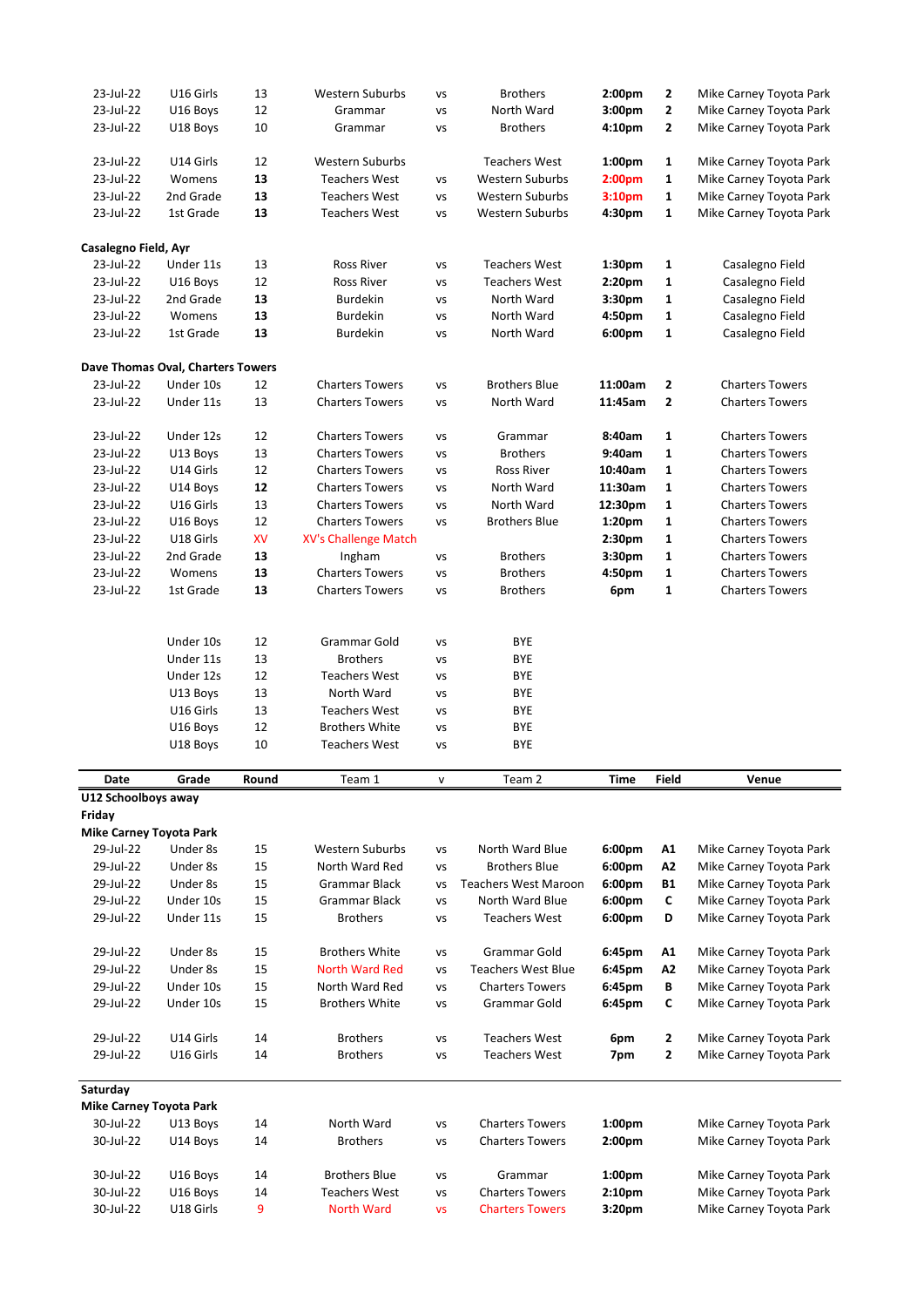|                                | <b>Bindal Sports Ground, Murray</b>                |       |                                           |           |                                                |                                          |                |                                                    |
|--------------------------------|----------------------------------------------------|-------|-------------------------------------------|-----------|------------------------------------------------|------------------------------------------|----------------|----------------------------------------------------|
| 30-Jul-22                      | Under 11s                                          | 15    | <b>Ross River</b>                         | vs        | <b>Charters Towers</b>                         | 1:20 <sub>pm</sub>                       | 1A             | <b>Bindal Sports Ground</b>                        |
| 30-Jul-22                      | U13 Boys                                           | 14    | Ross River                                | VS        | <b>Brothers</b>                                | 2:10pm                                   | $\mathbf{1}$   | <b>Bindal Sports Ground</b>                        |
| 30-Jul-22                      | U14 Girls                                          | 14    | Ross River                                | vs        | North Ward                                     | 3:10 <sub>pm</sub>                       | $\mathbf{1}$   | <b>Bindal Sports Ground</b>                        |
| 30-Jul-22                      | U16 Boys                                           | 14    | <b>Ross River</b>                         | VS        | <b>Brothers White</b>                          | 4pm                                      | $\mathbf{1}$   | <b>Bindal Sports Ground</b>                        |
|                                |                                                    |       |                                           |           |                                                |                                          |                |                                                    |
| 30-Jul-22                      | Under 10s                                          | 15    | <b>Western Suburbs</b>                    | VS        | <b>Brothers Blue</b>                           | 1:10 <sub>pm</sub>                       | 1              | Ingham                                             |
| 30-Jul-22                      | U14 Girls                                          | 14    | <b>Western Suburbs</b>                    | vs        | <b>Charters Towers</b>                         | 2:00pm                                   | 1              | Ingham                                             |
| 30-Jul-22                      | U16 Girls                                          | 14    | <b>Western Suburbs</b>                    | VS        | <b>Charters Towers</b>                         | 3:00pm                                   | 1              | Ingham                                             |
| 30-Jul-22                      | U14 Boys                                           | 14    | <b>Western Suburbs</b>                    | vs        | North Ward                                     | 4:00pm                                   | $\mathbf{1}$   | Ingham                                             |
|                                |                                                    |       |                                           |           |                                                |                                          |                |                                                    |
|                                | Under 10s                                          | 15    | <b>Teachers West</b>                      | VS        | BYE                                            |                                          |                |                                                    |
|                                | Under 11s                                          | 15    | North Ward                                |           | <b>BYE</b>                                     |                                          |                |                                                    |
|                                |                                                    |       |                                           | VS        |                                                |                                          |                |                                                    |
|                                | U13 Boys                                           | 14    | <b>Teachers West</b>                      | VS        | <b>BYE</b>                                     |                                          |                |                                                    |
|                                | U16 Girls                                          | 14    | North Ward                                | VS        | <b>BYE</b>                                     |                                          |                |                                                    |
|                                | U16 Boys                                           | 14    | North Ward                                | vs        | <b>BYE</b>                                     |                                          |                |                                                    |
|                                | U18 Girls                                          | 9     | <b>Teachers West</b>                      | <b>VS</b> | <b>BYE</b>                                     |                                          |                |                                                    |
|                                |                                                    |       |                                           |           |                                                |                                          |                |                                                    |
| Date                           | Grade                                              | Round | Team 1                                    | v         | Team 2                                         | Time                                     | <b>Field</b>   | Venue                                              |
| Friday                         |                                                    |       |                                           |           |                                                |                                          |                |                                                    |
| <b>Mike Carney Toyota Park</b> |                                                    |       |                                           |           |                                                |                                          |                |                                                    |
| 05-Aug-22                      | Under 12s                                          | 11    | <b>Brothers</b>                           | vs        | Grammar                                        | 5:00pm                                   | 1              | Mike Carney Toyota Park                            |
|                                |                                                    |       |                                           |           |                                                |                                          |                |                                                    |
| 05-Aug-22                      | Under 8s                                           | 16    | <b>Brothers White</b>                     | vs        | <b>Grammar Black</b>                           | 6:00pm                                   | A1             | Mike Carney Toyota Park                            |
| 05-Aug-22                      | Under 8s                                           | 16    | North Ward Red                            | vs        | <b>Teachers West Blue</b>                      | 6:00pm                                   | A <sub>2</sub> | Mike Carney Toyota Park                            |
| 05-Aug-22                      | Under 10s                                          | 16    | Grammar Gold                              | VS        | North Ward Red                                 | 6:00pm                                   | В              | Mike Carney Toyota Park                            |
| 05-Aug-22                      | Under 11s                                          | 16    | North Ward                                | VS        | <b>Brothers</b>                                | 6:00pm                                   | C              | Mike Carney Toyota Park                            |
| 05-Aug-22                      | Under 10s                                          | 16    | <b>Teachers West</b>                      | VS        | <b>Brothers White</b>                          | 6:00pm                                   | D              | Mike Carney Toyota Park                            |
|                                |                                                    |       |                                           |           |                                                |                                          |                |                                                    |
| 05-Aug-22                      | Under 8s                                           | 16    | <b>Brothers Blue</b>                      | vs        | <b>Grammar Black</b>                           | 6:45pm                                   | A1             | Mike Carney Toyota Park                            |
| 05-Aug-22                      | Under 8s                                           | 16    | North Ward Blue                           | vs        | <b>Teachers West Maroon</b>                    | 6:45pm                                   | A <sub>2</sub> | Mike Carney Toyota Park                            |
| 05-Aug-22                      | Under 11s                                          | 16    | <b>Charters Towers</b>                    | vs        | <b>Teachers West</b>                           | 6:45pm                                   | C              | Mike Carney Toyota Park                            |
| 05-Aug-22                      | Under 10s                                          | 16    | <b>Charters Towers</b>                    | vs        | Grammar Black                                  | 6:45pm                                   | D              | Mike Carney Toyota Park                            |
| 05-Aug-22                      | Womens                                             | 14    | Burdekin                                  | vs        | <b>Brothers</b>                                | 7:40pm                                   | 1              | Mike Carney Toyota Park                            |
|                                |                                                    |       |                                           |           |                                                |                                          |                |                                                    |
| 05-Aug-22                      | U14 Girls                                          | 15    | <b>Teachers West</b>                      | VS        | North Ward                                     | 5:15pm                                   | 2              | Mike Carney Toyota Park                            |
| 05-Aug-22                      | U16 Girls                                          | 15    | <b>Teachers West</b>                      | VS        | North Ward                                     | 6:15pm                                   | 2              | Mike Carney Toyota Park                            |
| 05-Aug-22                      | U18 Boys                                           | 11    | <b>Brothers</b>                           | VS        | <b>Teachers West</b>                           | 7:15pm                                   | 2              | Mike Carney Toyota Park                            |
| Saturday                       |                                                    |       |                                           |           |                                                |                                          |                |                                                    |
| <b>Mike Carney Toyota Park</b> |                                                    |       |                                           |           |                                                |                                          |                |                                                    |
| 06-Aug-22                      | Under 12s                                          | 11    | <b>Charters Towers</b>                    | vs        | <b>Teachers West</b>                           | 10:10am                                  | 2              | Mike Carney Toyota Park                            |
| 06-Aug-22                      | U13 Boys                                           | 15    | <b>Teachers West</b>                      | vs        | North Ward                                     | 11:10am                                  | 2              | Mike Carney Toyota Park                            |
| 06-Aug-22                      | U13 Boys                                           | 15    | <b>Ross River</b>                         | VS        | <b>Charters Towers</b>                         | 12:10pm                                  | 2              | Mike Carney Toyota Park                            |
| 06-Aug-22                      | U14 Girls                                          | 15    | <b>Brothers</b>                           | vs        | <b>Charters Towers</b>                         | 1:10 <sub>pm</sub>                       | 2              | Mike Carney Toyota Park                            |
| 06-Aug-22                      | U16 Girls                                          | 15    | <b>Brothers</b>                           | vs        | <b>Charters Towers</b>                         | 2pm                                      | 2              | Mike Carney Toyota Park                            |
| 06-Aug-22                      | U16 Boys                                           | 15    | North Ward                                | vs        | <b>Brothers White</b>                          | 2:50pm                                   | 2              | Mike Carney Toyota Park                            |
|                                |                                                    | 14    |                                           |           |                                                |                                          | 2              |                                                    |
| 06-Aug-22<br>06-Aug-22         | Womens<br>U18 Girls                                | 10    | <b>Teachers West</b><br><b>North Ward</b> | vs        | <b>Charters Towers</b><br><b>Teachers West</b> | 4pm<br>5:10 <sub>pm</sub>                | 2              | Mike Carney Toyota Park<br>Mike Carney Toyota Park |
|                                |                                                    |       |                                           | <b>VS</b> |                                                |                                          |                |                                                    |
| 06-Aug-22                      | U14 Boys                                           | 15    | North Ward                                | vs        | <b>Charters Towers</b>                         | 10:10am                                  | 1              | Mike Carney Toyota Park                            |
| 06-Aug-22                      | U16 Boys                                           | 15    | Grammar                                   | vs        | <b>Teachers West</b>                           | 11:10am                                  | $\mathbf{1}$   | Mike Carney Toyota Park                            |
| 06-Aug-22                      | U16 Boys                                           | 15    | <b>Brothers Blue</b>                      | vs        | <b>Ross River</b>                              | 12:20pm                                  | 1              | Mike Carney Toyota Park                            |
| 06-Aug-22                      | 2nd Grade                                          | 14    | Burdekin                                  | vs        | <b>Brothers</b>                                | 1:30pm                                   | $\mathbf{1}$   | Mike Carney Toyota Park                            |
|                                |                                                    | 14    | <b>Burdekin</b>                           |           | <b>Brothers</b>                                |                                          | $\mathbf{1}$   | Mike Carney Toyota Park                            |
| 06-Aug-22<br>06-Aug-22         | 1st Grade<br>1st Grade                             | 14    | <b>Teachers West</b>                      | vs<br>vs  | <b>Charters Towers</b>                         | 2:50 <sub>pm</sub><br>4:20 <sub>pm</sub> | $\mathbf{1}$   | Mike Carney Toyota Park                            |
|                                |                                                    |       |                                           |           |                                                |                                          |                |                                                    |
|                                | Brothers Sports Club - Cooper St, Ingham           |       |                                           |           |                                                |                                          |                |                                                    |
| 06-Aug-22                      | 2nd Grade                                          | 14    | Ingham                                    | vs        | <b>Teachers West</b>                           | 1:00 <sub>pm</sub>                       |                | Ingham                                             |
|                                |                                                    |       |                                           |           |                                                |                                          |                |                                                    |
| 06-Aug-22                      | Joe Baker Field, James Cook University<br>Under 8s | 16    | <b>Western Suburbs</b>                    | vs        | Grammar Gold                                   | 11:20am                                  |                | JCU                                                |
| 06-Aug-22                      | Under 10s                                          | 16    | Western Suburbs                           | vs        | North Ward Blue                                | 11:20am                                  |                | JCU                                                |
|                                |                                                    |       |                                           |           |                                                |                                          |                |                                                    |
| 06-Aug-22                      | U14 Boys                                           | 15    | Western Suburbs                           | vs        | <b>Brothers</b>                                | 12:10pm                                  |                | JCU                                                |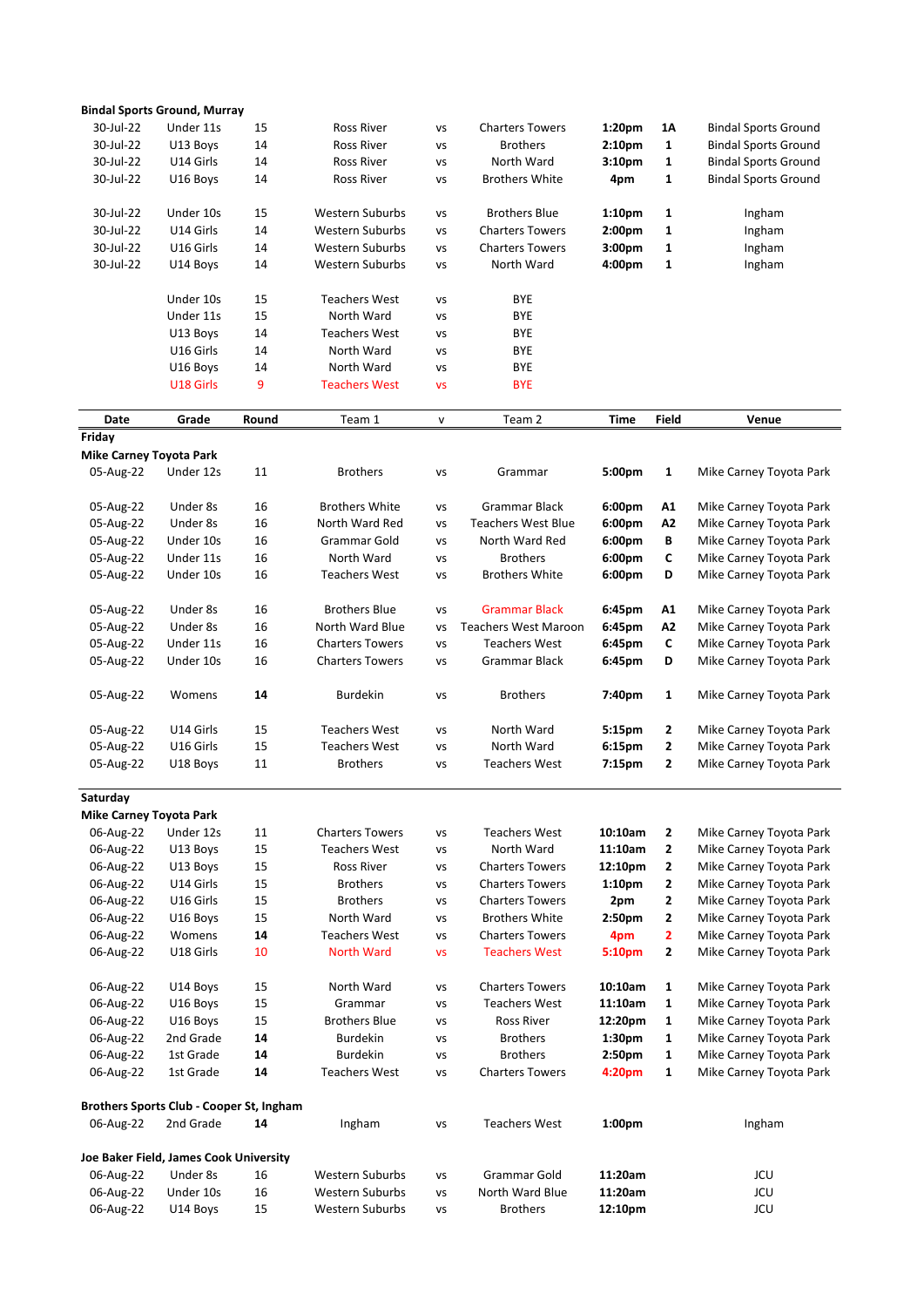| 06-Aug-22                                | U14 Girls                                     | 15       | Western Suburbs        | VS           | Ross River                    | 1:10pm             |                | JCU                                                |
|------------------------------------------|-----------------------------------------------|----------|------------------------|--------------|-------------------------------|--------------------|----------------|----------------------------------------------------|
| 06-Aug-22                                | Womens                                        | 14       | Western Suburbs        | vs           | North Ward                    | 2pm                |                | JCU                                                |
| 06-Aug-22                                | 2nd Grade                                     | 14       | Western Suburbs        | vs           | North Ward                    | 3:10pm             |                | JCU                                                |
| 06-Aug-22                                | 1st Grade                                     | 14       | <b>Western Suburbs</b> | VS           | North Ward                    | 4:30pm             |                | JCU                                                |
|                                          |                                               |          |                        |              |                               |                    |                |                                                    |
|                                          | Under 10s                                     | 16       | <b>Brothers Blue</b>   | VS           | <b>BYE</b>                    |                    |                |                                                    |
|                                          | Under 11s                                     | 16       | Ross River             | VS           | Bye                           |                    |                |                                                    |
|                                          | Under 12s                                     | 11       | North Ward             | VS           | <b>BYE</b>                    |                    |                |                                                    |
|                                          | U13 Boys                                      | 15       | <b>Brothers</b>        | VS           | <b>BYE</b>                    |                    |                |                                                    |
|                                          | U16 Girls                                     | 15       | Western Suburbs        | VS           | BYE                           |                    |                |                                                    |
|                                          | U16 Boys                                      | 15       | <b>Charters Towers</b> | <b>VS</b>    | BYE                           |                    |                |                                                    |
|                                          | U18 Boys                                      | 11       | Grammar                | <b>VS</b>    | BYE                           |                    |                |                                                    |
|                                          | U18 Girls                                     | 10       | <b>Charters Towers</b> | VS           | <b>BYE</b>                    |                    |                |                                                    |
|                                          |                                               |          |                        |              |                               |                    |                |                                                    |
| Date                                     | Grade                                         | Round    | Team 1                 | $\mathsf{v}$ | Team 2                        | Time               | <b>Field</b>   | Venue                                              |
| Friday<br><b>Mike Carney Toyota Park</b> |                                               |          |                        |              |                               |                    |                |                                                    |
| 12-Aug-22                                | Under 8s                                      | 17       | <b>Brothers Blue</b>   | vs           | North Ward Blue               | 5:30pm             | A <sub>1</sub> | Mike Carney Toyota Park                            |
|                                          |                                               | 17       |                        |              | <b>Teachers West Maroon</b>   |                    |                |                                                    |
| 12-Aug-22                                | Under 8s                                      |          | <b>Brothers White</b>  | <b>VS</b>    |                               | 5:30pm             | <b>B1</b>      | Mike Carney Toyota Park                            |
| 12-Aug-22                                | Under 10s                                     | 17       | North Ward Blue        | VS           | North Ward Red                | 5:30pm             | C              | Mike Carney Toyota Park                            |
| 12-Aug-22                                | Under 11s                                     | 17       | Ross River             | VS           | North Ward                    | 5:30pm             | D              | Mike Carney Toyota Park                            |
| 12-Aug-22                                | Under 8s                                      | 17       | <b>North Ward Blue</b> | VS           | <b>Teachers West Blue</b>     | 6:15pm             | A1             | Mike Carney Toyota Park                            |
| 12-Aug-22                                | Womens                                        | 15       | <b>Brothers</b>        | VS           | North Ward                    | 6:30pm             | $\mathbf{1}$   | Mike Carney Toyota Park                            |
| 12-Aug-22                                |                                               |          | <b>Brothers</b>        |              |                               |                    |                |                                                    |
| 12-Aug-22                                | U13 Boys<br>U14 Boys                          | 16<br>16 | North Ward             | VS<br>VS     | North Ward<br><b>Brothers</b> | 5:15pm<br>6:15pm   | 2<br>2         | Mike Carney Toyota Park<br>Mike Carney Toyota Park |
|                                          |                                               |          |                        |              |                               |                    |                |                                                    |
| Saturday                                 |                                               |          |                        |              |                               |                    |                |                                                    |
| <b>Mike Carney Toyota Park</b>           |                                               |          |                        |              |                               |                    |                |                                                    |
| 13-Aug-22                                | U14 Girls                                     | 16       | North Ward             | VS           | <b>Western Suburbs</b>        | 12:10pm            | 2              | Mike Carney Toyota Park                            |
| 13-Aug-22                                | U16 Girls                                     | 16       | North Ward             | vs           | Western Suburbs               | 1:00 <sub>pm</sub> | 2              | Mike Carney Toyota Park                            |
|                                          |                                               |          |                        |              |                               |                    |                |                                                    |
| 13-Aug-22                                | 2nd Grade                                     | 15       | <b>Western Suburbs</b> | VS           | Ingham                        | 1:50pm             | 2              | Mike Carney Toyota Park                            |
| 13-Aug-22                                | 2nd Grade                                     | 15       | <b>Teachers West</b>   | VS           | <b>Burdekin</b>               | 3:40pm             | 2              | Mike Carney Toyota Park                            |
| 13-Aug-22                                | U16 Boys                                      | 16       | <b>Brothers Blue</b>   | <b>VS</b>    | North Ward                    | 5pm                | 2              | Mike Carney Toyota Park                            |
| 13-Aug-22                                | U14 Girls                                     | 16       | <b>Brothers</b>        | VS           | <b>Ross River</b>             | 12:10pm            | 1              | Mike Carney Toyota Park                            |
| 13-Aug-22                                | 2nd Grade                                     | 15       | <b>Brothers</b>        | VS           | North Ward                    | 1:00pm             | 1              | Mike Carney Toyota Park                            |
| 13-Aug-22                                | 1st Grade                                     | 15       | <b>Brothers</b>        | <b>VS</b>    | North Ward                    | 2:20pm             | 1              | Mike Carney Toyota Park                            |
| 13-Aug-22                                | Womens                                        | 15       | <b>Teachers West</b>   |              | Burdekin                      | 3:50pm             | 1              | Mike Carney Toyota Park                            |
|                                          |                                               |          |                        | vs           |                               |                    |                |                                                    |
| 13-Aug-22                                | 1st Grade                                     | 15       | <b>Teachers West</b>   | vs           | <b>Burdekin</b>               | 5:00pm             | 1              | Mike Carney Toyota Park                            |
|                                          | Grammar School, North Ward Campus - Paxton St |          |                        |              |                               |                    |                |                                                    |
| 13-Aug-22                                | Under 8s                                      | 17       | <b>Grammar Black</b>   | VS           | <b>Western Suburbs</b>        | 12:00pm            | 2              | Grammar School                                     |
|                                          |                                               | 17       | Grammar Gold           |              | North Ward Red                |                    |                | Grammar School                                     |
| 13-Aug-22                                | Under 8s                                      |          |                        | vs           |                               | 12:45pm            | 2              |                                                    |
| 13-Aug-22                                | Under 10s                                     | 17       | Grammar Gold           | vs           | <b>Teachers West</b>          | 1:30 <sub>pm</sub> | 2              | Grammar School                                     |
| 13-Aug-22                                | Under 10s                                     | 17       | Grammar Black          | vs           | <b>Brothers Blue</b>          | 2:15 <sub>pm</sub> | 2              | Grammar School                                     |
| 13-Aug-22                                | Under 12s                                     | 13       | Grammar                | VS           | <b>Teachers West</b>          | 1:00pm             | 1              | Grammar School                                     |
| 13-Aug-22                                | U16 Boys                                      | 16       | Grammar                | vs           | <b>Brothers White</b>         | 2:00pm             | 1              | Grammar School                                     |
| 13-Aug-22                                | U18 Boys                                      | 12       | Grammar                | vs           | <b>Teachers West</b>          | 3:00 <sub>pm</sub> | 1              | Grammar School                                     |
|                                          |                                               |          |                        |              |                               |                    |                |                                                    |
|                                          | Dave Thomas Oval, Charters Towers             |          |                        |              |                               |                    |                |                                                    |
| 13-Aug-22                                | Under 10s                                     | 17       | <b>Charters Towers</b> | VS           | <b>Brothers White</b>         | 11:00am            | 2              | <b>Charters Towers</b>                             |
| 13-Aug-22                                | Under 11s                                     | 17       | <b>Charters Towers</b> | vs           | <b>Brothers</b>               | 11:45am            | 2              | <b>Charters Towers</b>                             |
| 13-Aug-22                                | Under 12s                                     | 13       | <b>Charters Towers</b> | VS           | North Ward                    | 10:10am            | 1              | <b>Charters Towers</b>                             |
| 13-Aug-22                                | U13 Boys                                      | 16       | <b>Charters Towers</b> | vs           | <b>Teachers West</b>          | 11:10am            | 1              | <b>Charters Towers</b>                             |
| 13-Aug-22                                | U14 Girls                                     | 16       | <b>Charters Towers</b> |              | <b>Teachers West</b>          | 12:10pm            | 1              | <b>Charters Towers</b>                             |
|                                          |                                               |          |                        | VS           |                               |                    |                |                                                    |
| 13-Aug-22                                | U14 Boys                                      | 16       | <b>Charters Towers</b> | VS           | Western Suburbs               | 1pm                | 1              | <b>Charters Towers</b>                             |
| 13-Aug-22                                | U16 Girls                                     | 16       | <b>Charters Towers</b> | VS           | <b>Teachers West</b>          | 2pm                | 1              | <b>Charters Towers</b>                             |
| 13-Aug-22                                | U16 Boys                                      | 16       | <b>Charters Towers</b> | VS           | Ross River                    | 2:50pm             | 1              | <b>Charters Towers</b>                             |
| 13-Aug-22                                | U18 Girls                                     | 11       | <b>Charters Towers</b> | <b>VS</b>    | <b>Teachers West</b>          | 4pm                | 1              | <b>Charters Towers</b>                             |